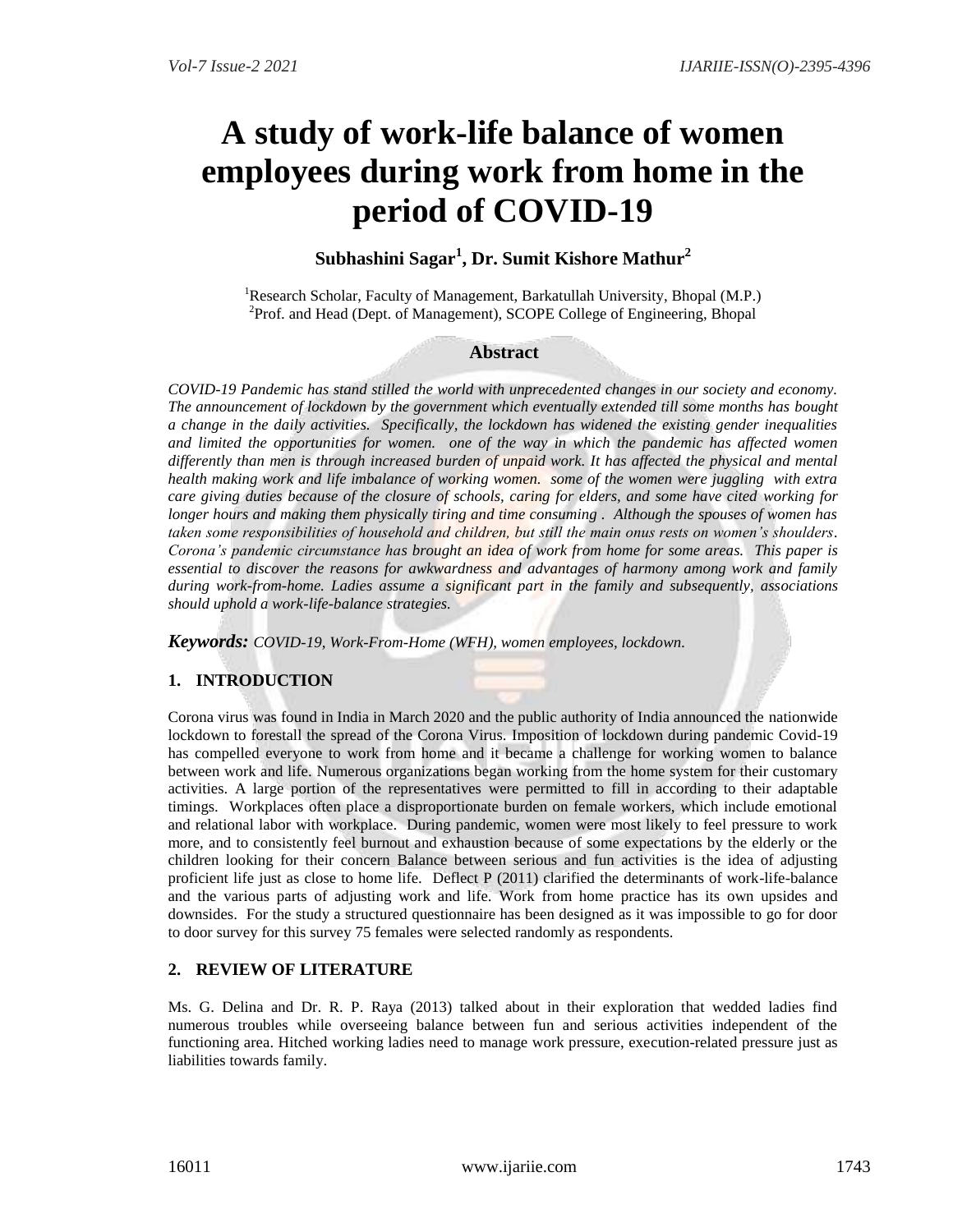Dr. R. Rangarajan (2018) uncovered that functioning wedded don't get adequate quality opportunity to go through with their loved ones. He further expressed those functioning ladies stress over their work and they face a lot of issues in regards to balance between fun and serious activities. They feel tired as a result of work and execution-related exercises.

Gayatri Pradhan2019examined the balance between fun and serious activities of multifaceted working ladies. It is been noticed and demonstrated that there is no distinction between work life and everyday life adjusting issues among ladies working in various nations.

**Bhumika (2020)** concentrated on the difficulties of work and life balance during Coronavirus lockdown. particularly based on sexual orientation. She tracked down those functioning ladies were more stacked with office obligations and individual obligations because of which they battled to adjust their work and individual life.

#### **3. RESEARCH GAP**

Researcher found the gap in literature review that there is no study done on work-life-balance of working women during COVID-19.

#### **4. RESEARCH OBJECTIVES**

- 1. To study the challenges faced by working women during work from home.
- 2. To suggest remedies for improvement in work life balance of women employees during covid-19.

The sample size of the research study is 100 working women in Bhopal.

#### **5. RESEARCH METHODOLOGY**

The descriptive research method has been selected for this research. The aim of the researcher is to identify the challenges faced by working women and the impact of work from home on work life balance provided by the organization.

#### **Data Collection**

Primary Data - Questionnaire, telephonic conversation, whatsapp and Observation. Secondary Data-Articles, research papers. News papers.

#### **Sample Design**

The sample size of the research study is 100 working women from education, banking service, government, medical and finance sectors in Bhopal. The respondents were selected by random sampling method.

#### **6. FINDINGS**

- 1. 59% of working women observed, much better working from home which leads to perform better for official tasks but at the same time 30% of the working women feels completely disagree and 11% of them were neutral.
- 2. 59% women agreed with work from home help them balance between personal life and professional life and 30% felt they were not able to balance between personal and professional life. 11% of the women were neutral, they couldn't answer.
- 3. 37% of the working women undergone through frustration due to extra work load of both official and family responsibilities but 56% of them manage extra work load and the family responsibilities with ease and 7% of them were neutral.
- 4. 62% of the working women stated that they were able to spend time for yoga, exercise and meditation for fitness and 27% of the women were not interested in this kind of activities and 11% of the working women were neutral.
- 5. 62% of the working women mentioned that they were able to complete their official tasks within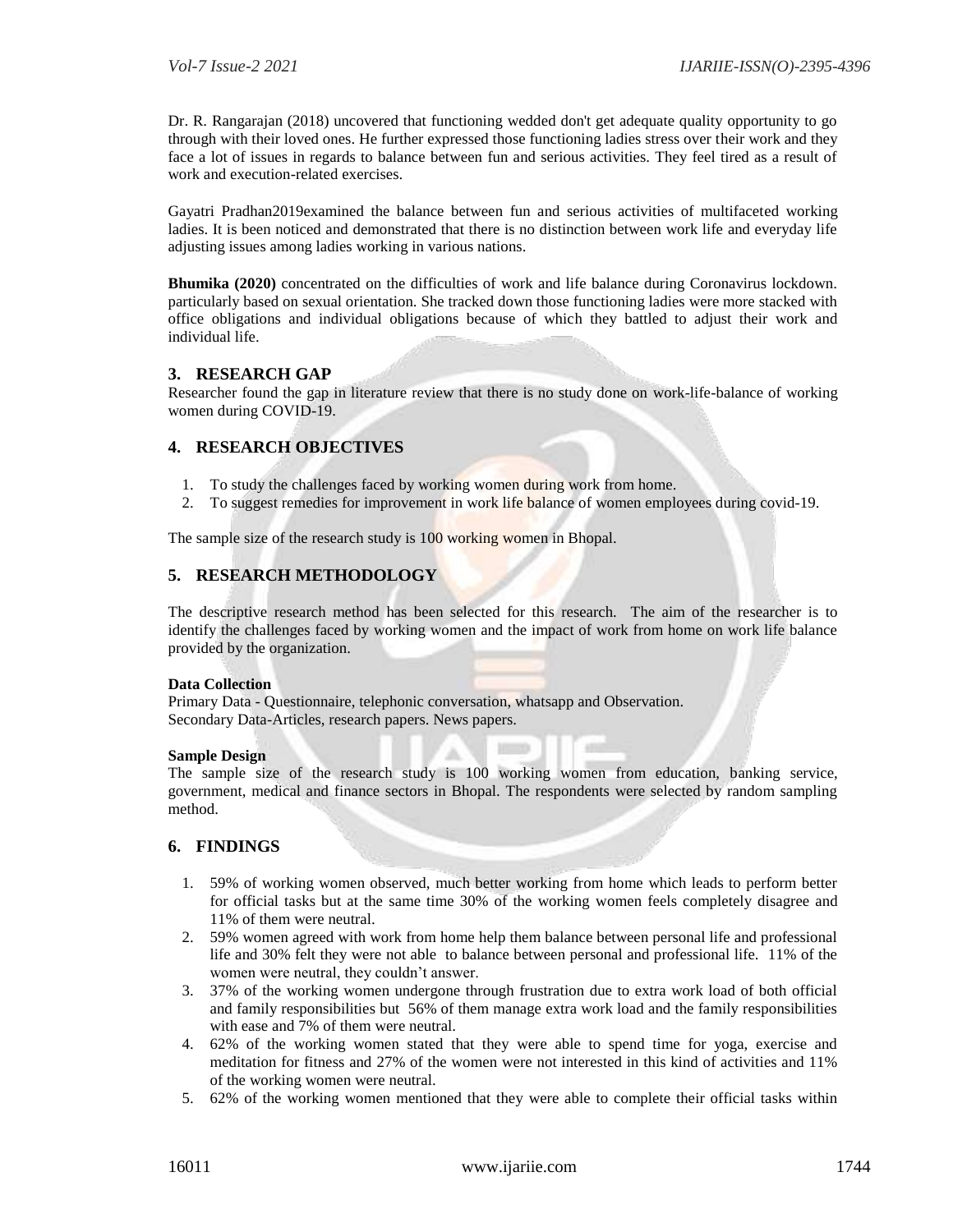deadlines and 29% couldn't answer and 9% were neutral.

- 6. 62% of the working women identified that they were performing their responsibilities more efficiently but 29% women disagreed and 9% were neutral.
- 7. 36% women perceived that they were able to concentrate on their career advancement in this corona pandemic.
- 8. 21% of the women suffered stress during work from home but 67% of the working women does not feel the same and 12% were neutral.
- 9. 68% of the working women experienced that they got help from their family members for domestic work 23% has disagreed for this and 9% were neutral.
- 10. 36% of the working women make out that they can spend more time on their hobbies and 53% does not felt the same and 9% of them were neutral.
- 11. 81% of the working women noticed that the irrespective of organization provided flexible working hours for work from home and at the same time 29% completely disagreed with the statement.

#### **7. SUGGESTIONS:**

By noticing the above discoveries, the analyst referenced a few ideas for Working ladies just as Organizations that need to carry out.

- i. Communication is a critical part among workers and managers.
- ii. If somebody confronted challenges while work from home, the employer ought to mastermind gatherings and intelligent meetings to make them agreeable thro' video and visit as opposed to sending Emails.
- iii. Employees should design work before they start their day. Needs of work and timetable time including your family work and unexpected work call new assignments got from your manager.
- iv. Employees should know and know about the advances accessible for telecommute. They might utilize different applications which are accessible from Google like Google Hangout for Video gatherings and visit, Microsoft Team, etc.
- v. Employees ought to make a work area in their home that is helpful for telecommute.
- vi. Employer ought to mastermind online meetings for wellness like contemplation, Yoga, Zumba.
- vii. Invest in the furniture to make it agreeable.
- viii. The legitimate work area and ergonomic seat are superior to the back aggravation brought about by chipping away at a couch with your PC.
- ix. Keep the work area perfect and clean. Ensure there ought to be a divider or foundation that suits Skype or video calls with partners.

#### **8. CONCLUSION**

- a. The present review addressed the need to concentrate on working ladies and their viewpoints while working remotely in this pandemic circumstance.
- b. Given the consequences of the current review, respondents who are working ladies of various foundations, like schooling, administration, banking, and so on, and those functioning ladies who will telecommute if the workplace is acceptable and steady.
- c. Employers additionally have the chance to give strong and adaptable working hours to establish a superior workplace, which might bring about additional functioning ladies showing expanded readiness to telecommute and through higher occupation fulfillment and effectiveness.

#### **9. BIBLIOGRAPHY**

- 1. Bhumika. (2020). Challenges for work–life balance during COVID-19 induced nationwide lockdown: exploring gender difference in emotional exhaustion in the Indian setting. IIM, Lucknow, HRM. Emerald Publishing Limited. doi:10.1108/GM- 06-2020-0163
- 2. Delecta, P. (2011, April). WORK LIFE BALANCE. International Journal of Current Research, Vol. 33, Issue, 4, pp.186-189,
- 3. Delina, G., & Prabhakara Raya, D. (2013). A study on Work-Life Balance in. Pondicherry: